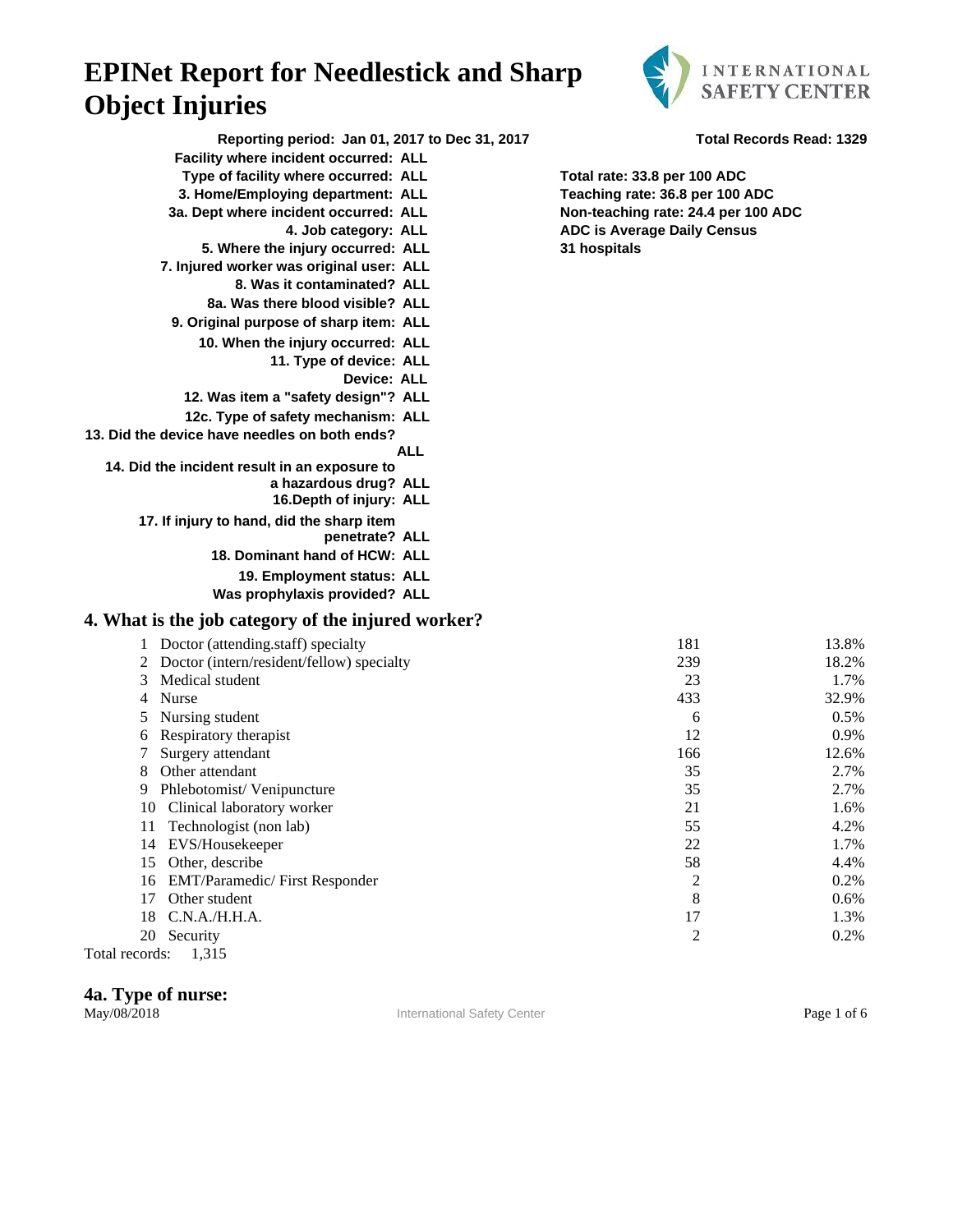| RN<br>1                                                  | 392                                                            | 90.5%       |
|----------------------------------------------------------|----------------------------------------------------------------|-------------|
| LPN/LVN<br>2                                             | 9                                                              | 2.1%        |
| 3<br><b>NP</b>                                           | 13                                                             | 3.0%        |
| 4 CRNA                                                   | 19                                                             | 4.4%        |
| Total records:<br>433                                    |                                                                |             |
| 5. Where did the injury occur?                           |                                                                |             |
| Patient room/ward                                        | 352                                                            | 26.7%       |
| 1                                                        |                                                                | 0.2%        |
| 2<br>Outside patient room                                | 3<br>82                                                        | 6.2%        |
| 3 Emergency department<br>4 Intensive/Critical care unit | 52                                                             | 3.9%        |
|                                                          |                                                                |             |
| Operating room/Recovery<br>5                             | 633                                                            | 48.0%       |
| 6 Outpatient clinic/Office                               | 88                                                             | 6.7%        |
| 10 Procedure room                                        | 14                                                             | 1.1%        |
| 11 Clinical laboratories                                 | 24                                                             | 1.8%        |
| 12 Autopsy/Pathology                                     | 1                                                              | 0.1%        |
| 13 Service/Utility area                                  | 19                                                             | 1.4%        |
| 14 Other, describe                                       | 30                                                             | 2.3%        |
| 16 Labor and delivery room                               | 17                                                             | 1.3%        |
| 17 Home-care                                             | 3                                                              | 0.2%        |
| Total records:<br>1,318                                  |                                                                |             |
| 6. Was the source patient identifiable?                  |                                                                |             |
| 1 Yes                                                    | 1,189                                                          | 92.5%       |
| <b>No</b><br>2                                           | 44                                                             | 3.4%        |
| 3<br>Unknown                                             | 36                                                             | 2.8%        |
| 4 N/A                                                    | 16                                                             | 1.2%        |
| Total records:<br>1,285                                  |                                                                |             |
|                                                          | 7. Was the injured worker the original user of the sharp item? |             |
| Yes<br>$\mathbf{1}$                                      | 788                                                            | 65.1%       |
| $2$ No                                                   | 360                                                            | 29.8%       |
| 3<br>Unknown                                             | 35                                                             | 2.9%        |
| 4 N/A                                                    | 27                                                             | 2.2%        |
| Total records:<br>1,210                                  |                                                                |             |
| 8. The sharp item was:                                   |                                                                |             |
| 1 Contaminated                                           | 1,207                                                          | 91.2%       |
| Uncontaminated<br>2                                      | 37                                                             | 2.8%        |
| Unknown<br>3                                             | 80                                                             | 6.0%        |
| Total records:<br>1,324                                  |                                                                |             |
| 8a. Was blood visible on the device?                     |                                                                |             |
| 1 Yes                                                    | 664                                                            | 55.7%       |
|                                                          |                                                                |             |
| May/08/2018                                              | International Safety Center                                    | Page 2 of 6 |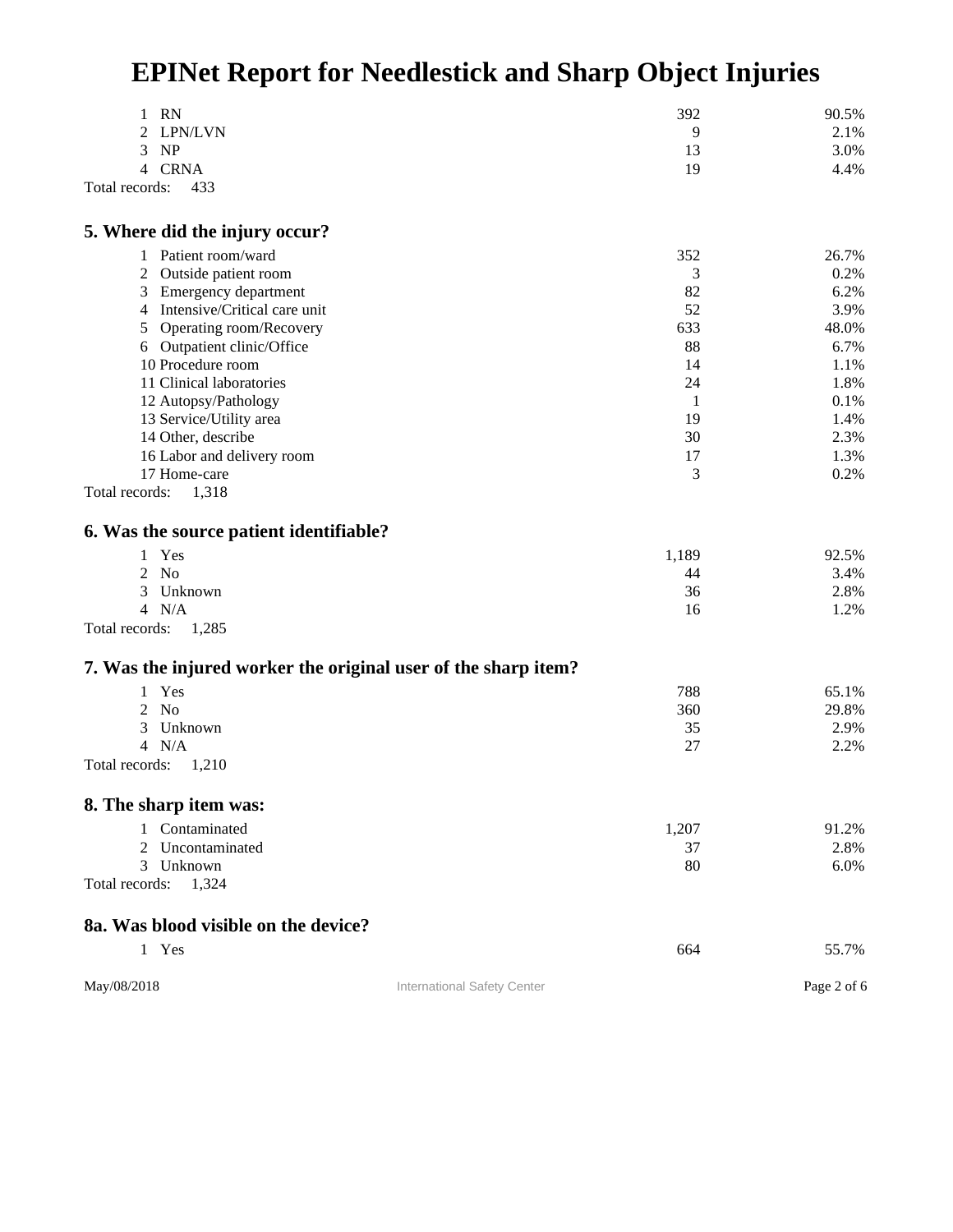| 2<br>N <sub>0</sub>                                                      | 172            | 14.4%       |
|--------------------------------------------------------------------------|----------------|-------------|
| 3<br>Unknown                                                             | 357            | 29.9%       |
| Total records:<br>1,193                                                  |                |             |
| 9. For what purpose was the sharp item originally used?                  |                |             |
| 1 Unknown/not applicable                                                 | 29             | 2.4%        |
| Injection, intramuscular/subcutaneous<br>2                               | 300            | 24.6%       |
| 3<br>Heparin or saline flush                                             | 7              | $0.6\%$     |
| Other injection into IV injection site or port<br>4                      | $\overline{7}$ | 0.6%        |
| To connect IV line<br>5                                                  | 5              | 0.4%        |
| To start IV or setup heparin lock<br>6                                   | 29             | 2.4%        |
| To draw a venous blood sample<br>7                                       | 77             | 6.3%        |
| To draw an arterial blood sample<br>8                                    | 26             | 2.1%        |
| 9 To obtain a body fluid or tissue sample                                | 17             | 1.4%        |
| 10 Fingerstick/heel stick                                                | 15             | 1.2%        |
| Suturing<br>11                                                           | 345            | 28.3%       |
| 12 Cutting                                                               | 100            | 8.2%        |
| 13 Electrocautery                                                        | 10             | 0.8%        |
| 14 To contain a specimen or pharmaceutical                               | 1              | 0.1%        |
| 15 Other, describe                                                       | 214            | 17.5%       |
| To place an arterial/central line<br>16                                  | 17             | 1.4%        |
| 17 Drilling                                                              | 22             | 1.8%        |
| Total records:<br>1,221                                                  |                |             |
|                                                                          |                |             |
| 10. When did the injury occur?                                           |                |             |
| Before use of item<br>1                                                  | 17             | 1.4%        |
| During use of item<br>2                                                  | 627            | 51.8%       |
| Between steps of a multi-step procedure<br>3                             | 156            | 12.9%       |
| After use, while disassembling device or equipment<br>4                  | 24             | 2.0%        |
| In preparation for reuse of reusable instruments<br>5                    | 27             | 2.2%        |
| 6 After use, while recapping a used needle                               | 38             | 3.1%        |
| 7 While withdrawing a needle from rubber or other resistance             | 5              | 0.4%        |
| Other after use, before disposal<br>8                                    | 124            | 10.2%       |
| 9 After use, from item left on or near disposal container                | 3              | 0.2%        |
| 10 During disposal, while putting the item into the disposal container   | 24             | 2.0%        |
| 11 During disposal, stuck by item protruding from disposal container     | 11             | 0.9%        |
| After disposal, item protruding from trash bag or inapp container<br>13  | 12             | 1.0%        |
| Other, describe<br>14                                                    | 104            | 8.6%        |
| 15 While restraining patient                                             | 6              | 0.5%        |
| After use, device left on floor, table, bed or other inappropriate<br>16 | 32             | 2.6%        |
| Total records:<br>1,210                                                  |                |             |
| 11. Which device caused the injury?                                      |                |             |
| 1 Disposable syringe                                                     | 319            | 24.5%       |
| 2 Pre-filled cartridge syringe                                           |                |             |
|                                                                          | 16             | 1.2%        |
| 3 Blood gas syringe (ABG)                                                | 12             | 0.9%        |
| May/08/2018<br>International Safety Center                               |                | Page 3 of 6 |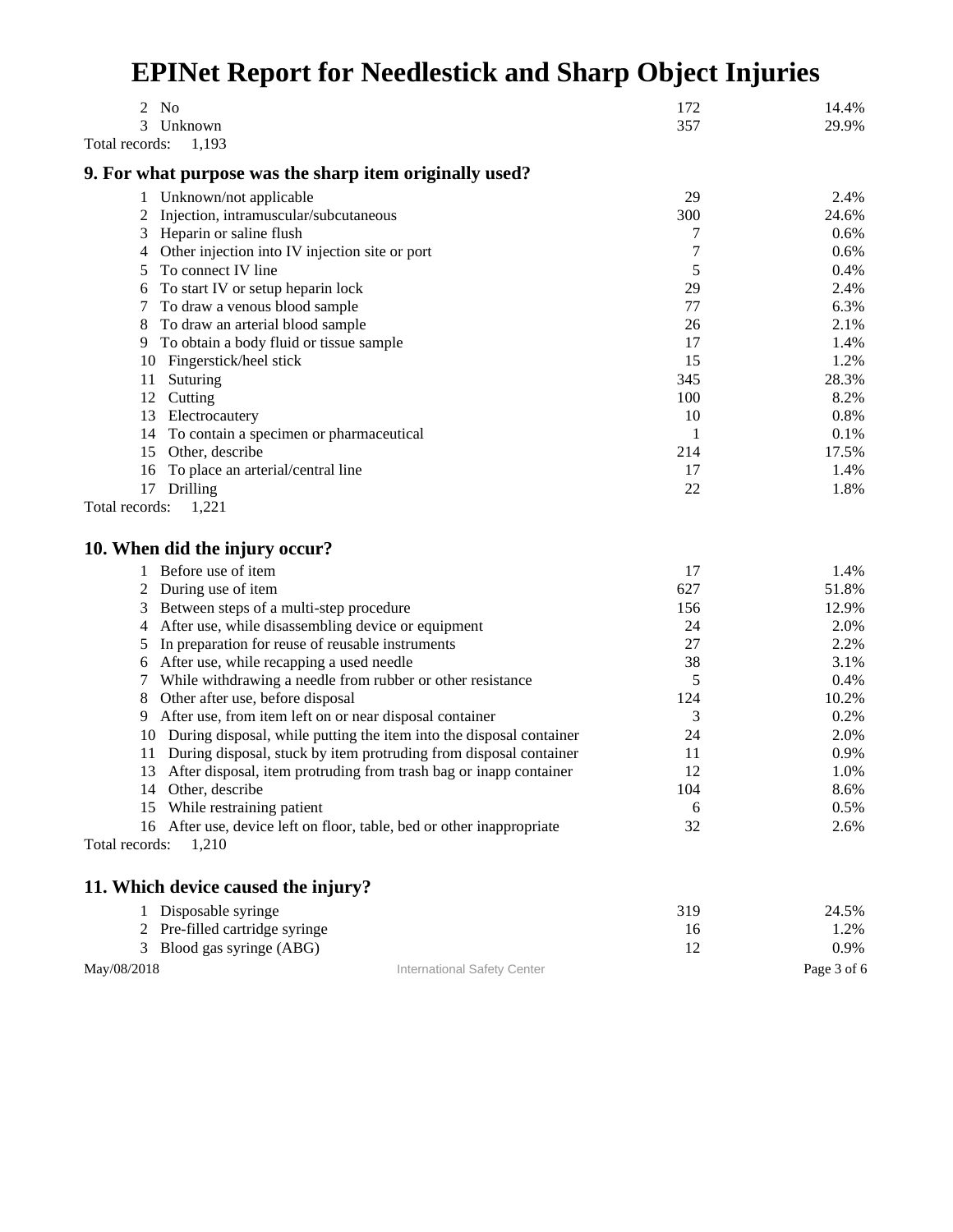| Syringe, other type<br>4                        | 15             | 1.2%  |
|-------------------------------------------------|----------------|-------|
| Needle on IV line<br>5                          | 6              | 0.5%  |
| Winged steel needle<br>6                        | 27             | 2.1%  |
| IV catheter stylet<br>7                         | 25             | 1.9%  |
| Vacuum tube blood collection holder/needle<br>8 | 34             | 2.6%  |
| Spinal or epidural needle<br>9                  | 9              | 0.7%  |
| 10 Unattached hypodermic needle                 | 4              | 0.3%  |
| Arterial catheter introducer needle<br>11       | 6              | 0.5%  |
| 12 Central line catheter introducer needle      | 5              | 0.4%  |
| 13 Drum catheter needle                         | 3              | 0.2%  |
| 14 Other vascular catheter needle               | 13             | 1.0%  |
| 15 Other non-vascular catheter needle           | 4              | 0.3%  |
| 28 Needle, not sure what kind                   | 27             | 2.1%  |
| 29<br>Other needle, describe                    | 92             | 7.1%  |
| 30 Lancet                                       | 10             | 0.8%  |
| 31<br>Suture needle                             | 340            | 26.1% |
| 32 Scalpel, reusable                            | 30             | 2.3%  |
| 33 Razor                                        | 4              | 0.3%  |
| 35 Scissors                                     | 12             | 0.9%  |
| 36 Electro-cautery device                       | 14             | 1.1%  |
| 37<br>Bone cutter                               | 4              | 0.3%  |
| 38<br>Bone chip                                 | 1              | 0.1%  |
| 39<br>Towel clip                                | 4              | 0.3%  |
| Microtome blade<br>40                           | 5              | 0.4%  |
| 41<br>Trocar                                    | 11             | 0.8%  |
| Scalpel, disposable<br>45                       | 61             | 4.7%  |
| Retractors, skin/bone hooks<br>46               | 23             | 1.8%  |
| 47<br>Staples/Steel sutures                     | 4              | 0.3%  |
| Wire (suture, fixation, guide wire)<br>48       | 23             | 1.8%  |
| 49<br>Pin (fixation, guide pin)                 | 7              | 0.5%  |
| Drill bit/Bur<br>50                             | 17             | 1.3%  |
| Pickups/Forceps/Hemostats/Clamps<br>51          | 11             | 0.8%  |
| 58<br>Sharp item, not sure what kind            | 3              | 0.2%  |
| 59<br>Other sharp item, describe                | 91             | 7.0%  |
| 60<br>Medication ampule                         | $\mathbf{1}$   | 0.1%  |
| 64<br>Vacuum tube, glass                        | 1              | 0.1%  |
| Glass slide<br>67                               | 1              | 0.1%  |
| 79<br>Other glass item, describe                | $\overline{7}$ | 0.5%  |
| 1,302<br>Total records:                         |                |       |

#### **11a. Type of disposable needle used:**

|             | Insulin                |                             | 85 | 27.2%       |
|-------------|------------------------|-----------------------------|----|-------------|
|             | 2 Tuberculin           |                             | 34 | 10.9%       |
|             | $3\quad 24/25G$ needle |                             | 65 | 20.8%       |
|             | 4 23G needle           |                             | 26 | 8.3%        |
|             | 5 22G needle           |                             | 16 | 5.1%        |
| May/08/2018 |                        | International Safety Center |    | Page 4 of 6 |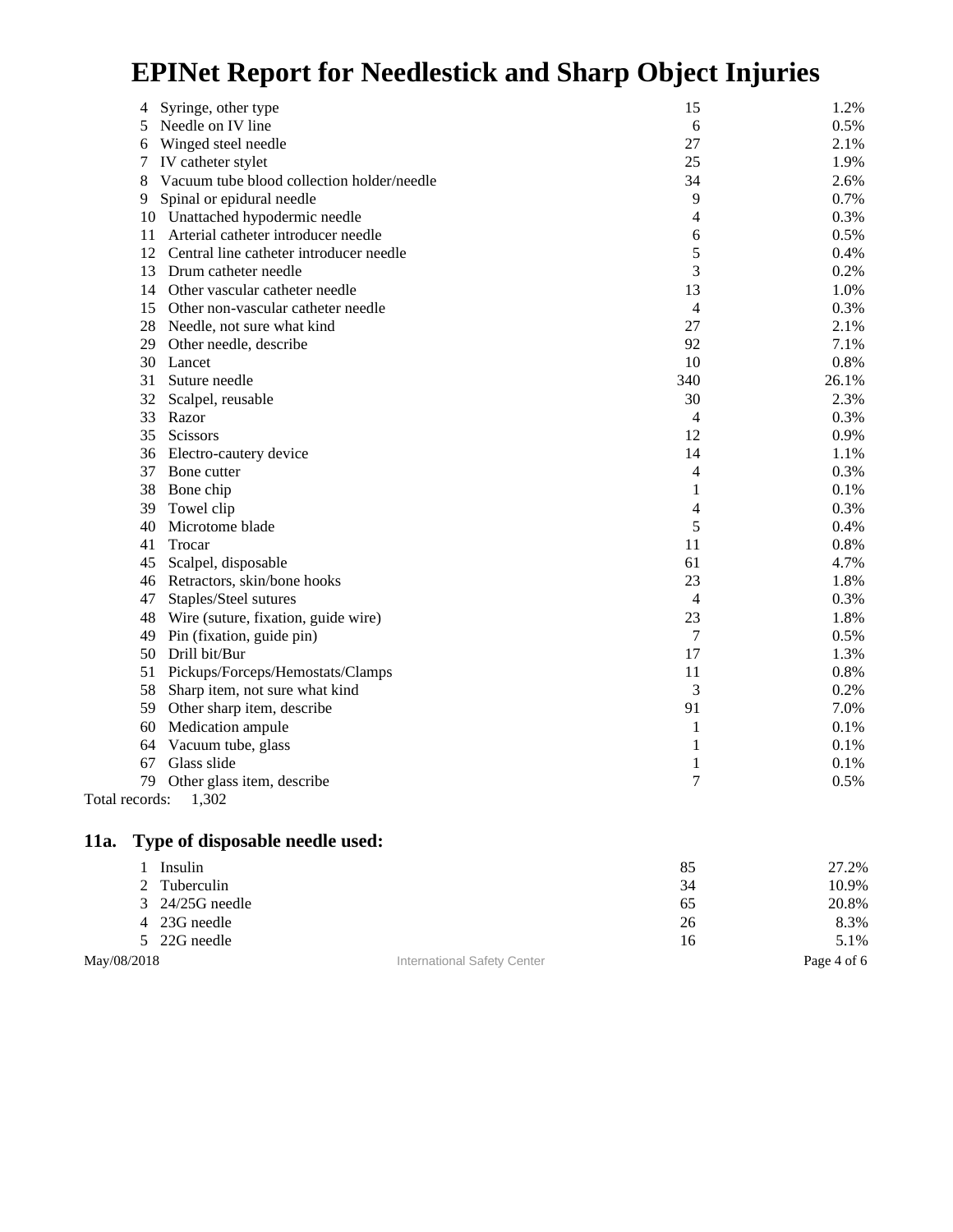| 6 21G needle       | u  | 2.9%  |
|--------------------|----|-------|
| 7 20G needle       | 8  | 2.6%  |
| 8 Other            | 69 | 22.1% |
| Total records: 312 |    |       |

**12. If the item causing the injury was a needle or sharp medical device, was it a" safety design" with a shielded, recessed, retractable, or blunted needle or blade?** 

| Yes                                          | 350 | 31.4% |
|----------------------------------------------|-----|-------|
| 2 No                                         | 687 | 61.7% |
| Unknown<br>$\mathcal{E}$                     | 76  | 6.8%  |
| Total records:<br>1,113                      |     |       |
| 12a. If yes, was safety mechanism activated? |     |       |
| 1 Yes, fully                                 | 23  | 6.7%  |
| 2 Yes, partially                             | 79  | 23.0% |
| $3$ No                                       | 228 | 66.5% |
| Unknown<br>$\overline{4}$                    | 13  | 3.8%  |
| Total records:<br>343                        |     |       |
| 12b. If yes, did the injury happen?          |     |       |
| Before activation                            | 167 | 49.0% |
| During activation<br>2                       | 101 | 29.6% |
| After activation<br>3                        | 66  | 19.4% |
| Unknown<br>4                                 | 7   | 2.1%  |
| Total records:<br>341                        |     |       |

| 15. Location of the injury: |     |       |
|-----------------------------|-----|-------|
| 1 Hand, right               | 378 | 31.8% |
| 15 Hand, left               | 754 | 63.4% |
| 30 Other                    | 58  | 4.9%  |
| Total records: 1,190        |     |       |
| 16. Was the injury?         |     |       |

| 1 Superficial-little or no bleeding       | 733 | 71.1% |
|-------------------------------------------|-----|-------|
| 2 Moderate-skin punctured, some bleeding  | 285 | 27.6% |
| 3 Severe-deep stick/cut, profuse bleeding |     | 1.3%  |
| Total records:<br>1.031                   |     |       |

May/08/2018 **International Safety Center** Page 5 of 6